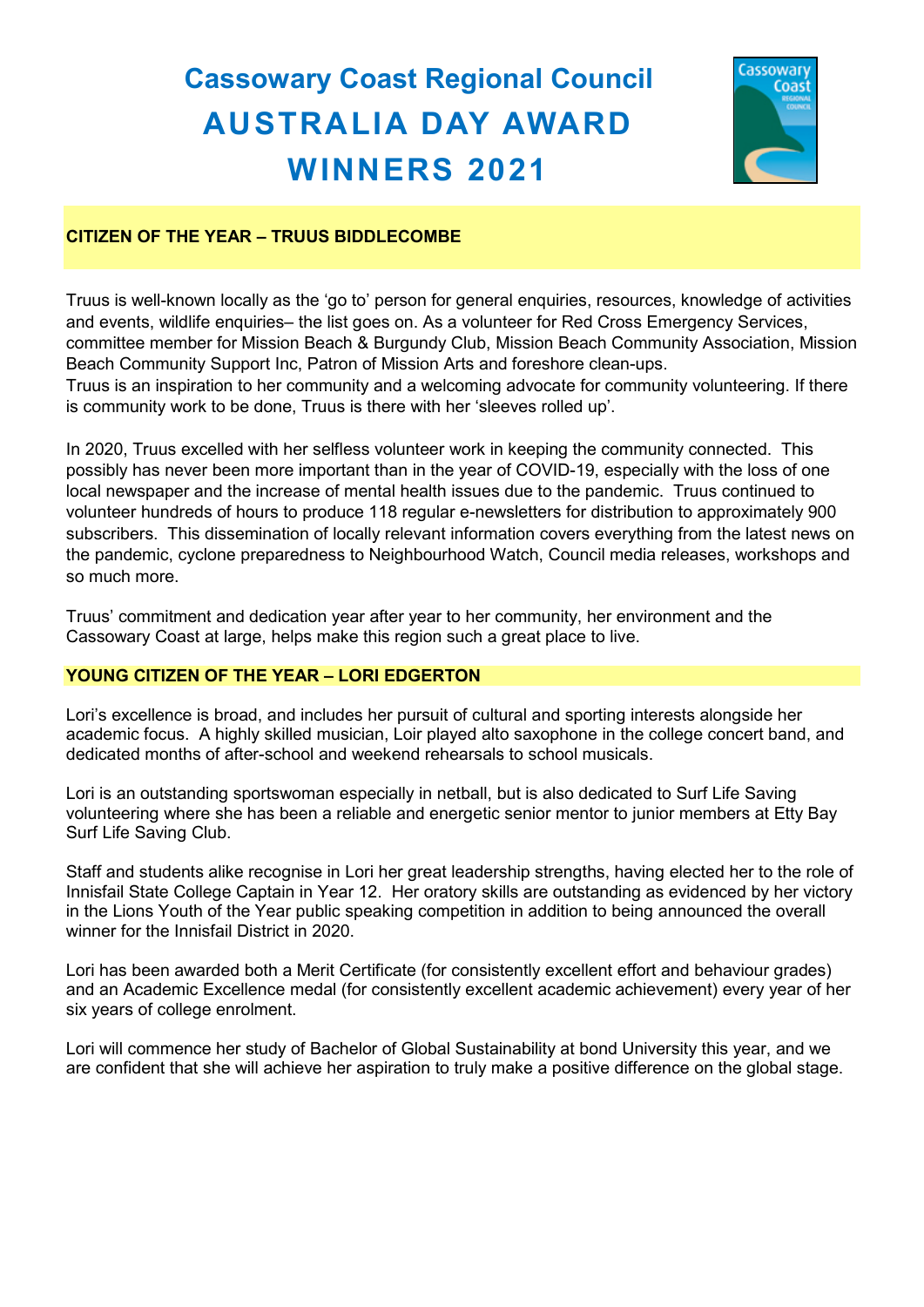**LIFETIME CONTRIBUTION AWARD – ALFRED MACDONALD LIFETIME CONTRIBUTION AWARD – JAMES BOYD LIFETIME CONTRIBUTION AWARD – DAVID RYAN LIFETIME CONTRIBUTION AWARD – CONNIE SYMONS LIFETIME CONTRIBUTION AWARD – JOHN BEARE LIFETIME CONTRIBUTION AWARD – LEILA PORTER LIFETIME CONTRIBUTION AWARD – ESTELLE KOPP LIFETIME CONTRIBUTION AWARD – NOELENE BYRNE**

# **Lifetime Contribution Award – Alfred MacDonald**

Alf has been recognized as a tireless fundraiser for the Tully Tyson Lodge for the past 59 years.

He has a 33rd degree in the lodge – Alf will be seen volunteering at:

- Drive reviver,
- Mowing lawns for the elderly (Considering he himself is close to 80 years old)
- Delivering school packs to disadvantaged students
- Supporting all local schools in a variety of ways.

Alf is a wonderful example of community volunteering.

### **Lifetime Contribution Award – James Boyd**

Jim has been a rower since his school days and in 1987, Jim joined the Innisfail Rowing Club – he has competed at Regional, State & National Championships with great success.

Jim has also competed at International Comps - Pan Pacific Masters & World Masters. In addition to competing as a rower, Jim has also been involved in mentoring and coaching for more than 30 years – and has filled a number of club positions where he has been head coach and club captain.

Jim has been Club Patron for the past 15 years and is also a life member of the Innisfail Rowing Club thanks to his significant contribution over many years.

#### **Lifetime Contribution Award – David Ryan**

David is long time secretary and welfare officer of the Tully RSL Sub-Branch, he is also a Vietnam Veteran. He is well-known for looking after anyone in need.

David's roles have included:

- Co-organizing of ANZAC Day and other Commemorative services.
- Treasurer of FNQ Legacy
- QLD representative for 'Quilts for Valor"
- David also assists at Mission Beach School and the Information Centre.

David has excelled in his commitment to all things RSL.

#### **Lifetime Contribution Award – Connie Symons**

Connie is the daughter of a pioneering family of the area and works tirelessly for Cassowary Coast region. Connie has provided her skills and passion over multiple decades as a volunteer at the Tourist & Information Centre and Innisfail Nursery.

In her spare time she is involved with – Johnstone River Landcare Inc, Community Gardens, Tropical Froggery, Feast of the Senses, Art Deco Society, Innisfail & District Historical Society to name but a few.

Connie can regularly be found holding the fort at the Innisfail Historical Society Edith Street where she can pass on her extensive knowledge of the regions past.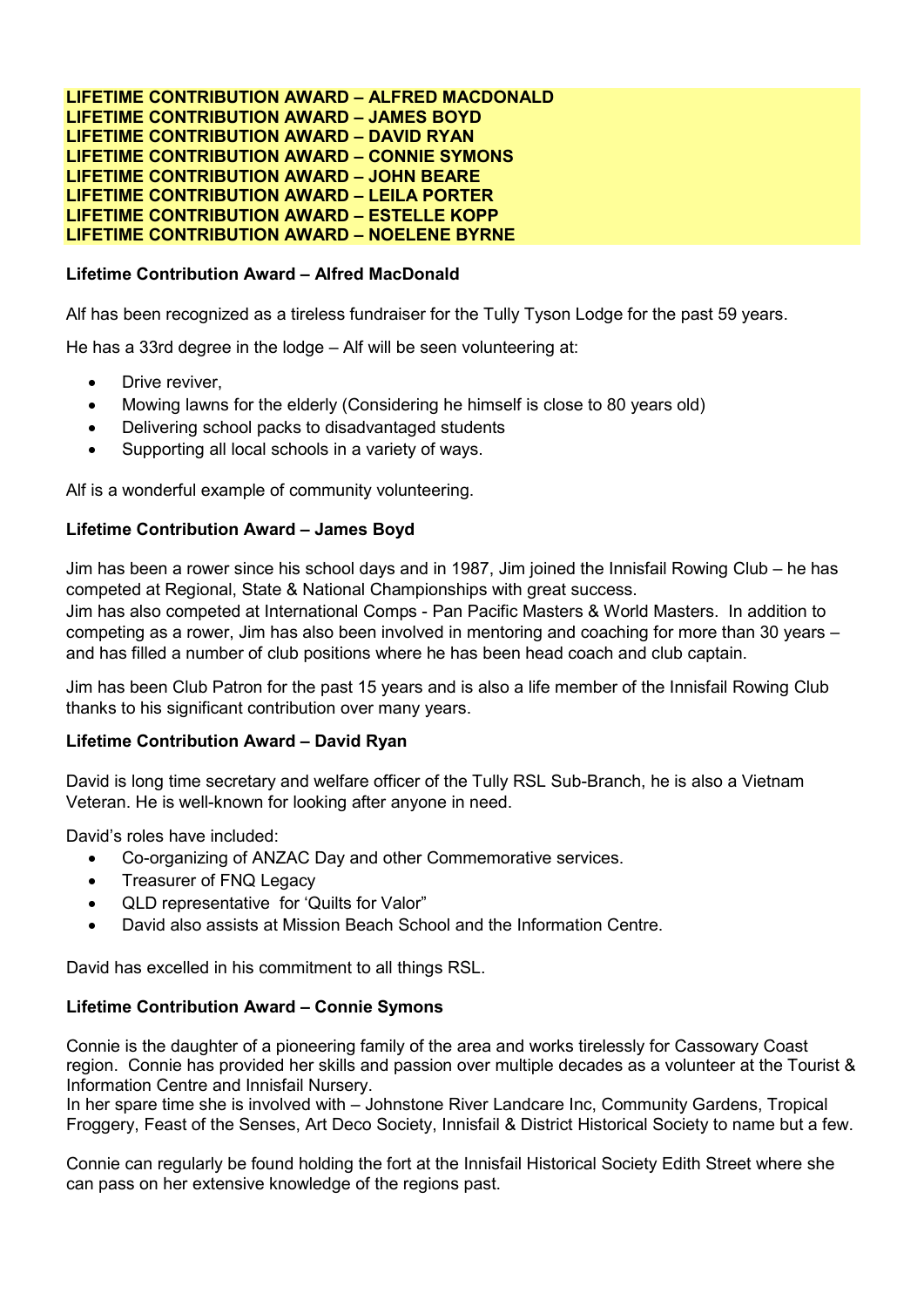# **Lifetime Contribution Award – John Beare**

John has been an active member of our community for over 60 years –

- Foundation member of the Master Builders Association and in his own business has trained @ 25 apprentices along the way
- Goondi Scouts John was a long standing committee member and also held the position of District Leader
- State Emergency member from 1976 to 1986 he was president during Cyclone Winifred and worked tireless during this time with his team to make sure of the community's safety
- Fitzgerald Rotary Club Awarded a Paul Harris Fellowship Award which recognizes Rotarians that have shown they are prepared to go the extra mile in support of people in need – he was also president during his time in Rotary
- Past brothers League Club & Brothers Rugby league Football Club- Awarded Life Membership in 2012 – John has been a key member of the Past brothers Leagues club since 2001 During the last 20 years he has been president for 8 of those years
- Innisfail & District Men's Shed he was an inaugural member and is now the president.

At 88 years of age John is still giving to the community he grew up in and does not seem to have any intension of stopping.

# **Lifetime Contribution Award – Leila Porter**

Lee joined the Cardwell community in 2002 and straight away took on the role of full time secretary for Cardwell Meals on Wheels. Not long after she assumed the convener role. Both positions are unpaid voluntary duties.

Lee worked with the Salvation Army in the aftermath of Cyclone Yasi – this included delivering meals and washing for people without power.

Lee's other volunteering in Cardwell include, Rockingham Cardwell Care, Cardwell & District Community Association, Cardwell Ambulance Committee, Local Health committee, NQ Sports Fishing Championships and still counting.

Currently, Lee is treasurer for Cardwell Lions since 2019 and continues to donate her time for the betterment of the Cardwell community.

# **Lifetime Contribution Award – Estelle Kopp**

Estelle has been involved in many groups over many years in the Cassowary Coast region - these groups include:

Innisfail & District Netball Association, Innisfail Golf Club, School P & C's, Red Cross, Cancer Council, Disaster Relief and her latest venture is the Innisfail Friends of the Foundation - an organisation which has been set up to purchase vital equipment for our local hospital.

Estelle has been a tireless worker when it comes to taking care of her community and goes well and truly above and beyond what is expected of her.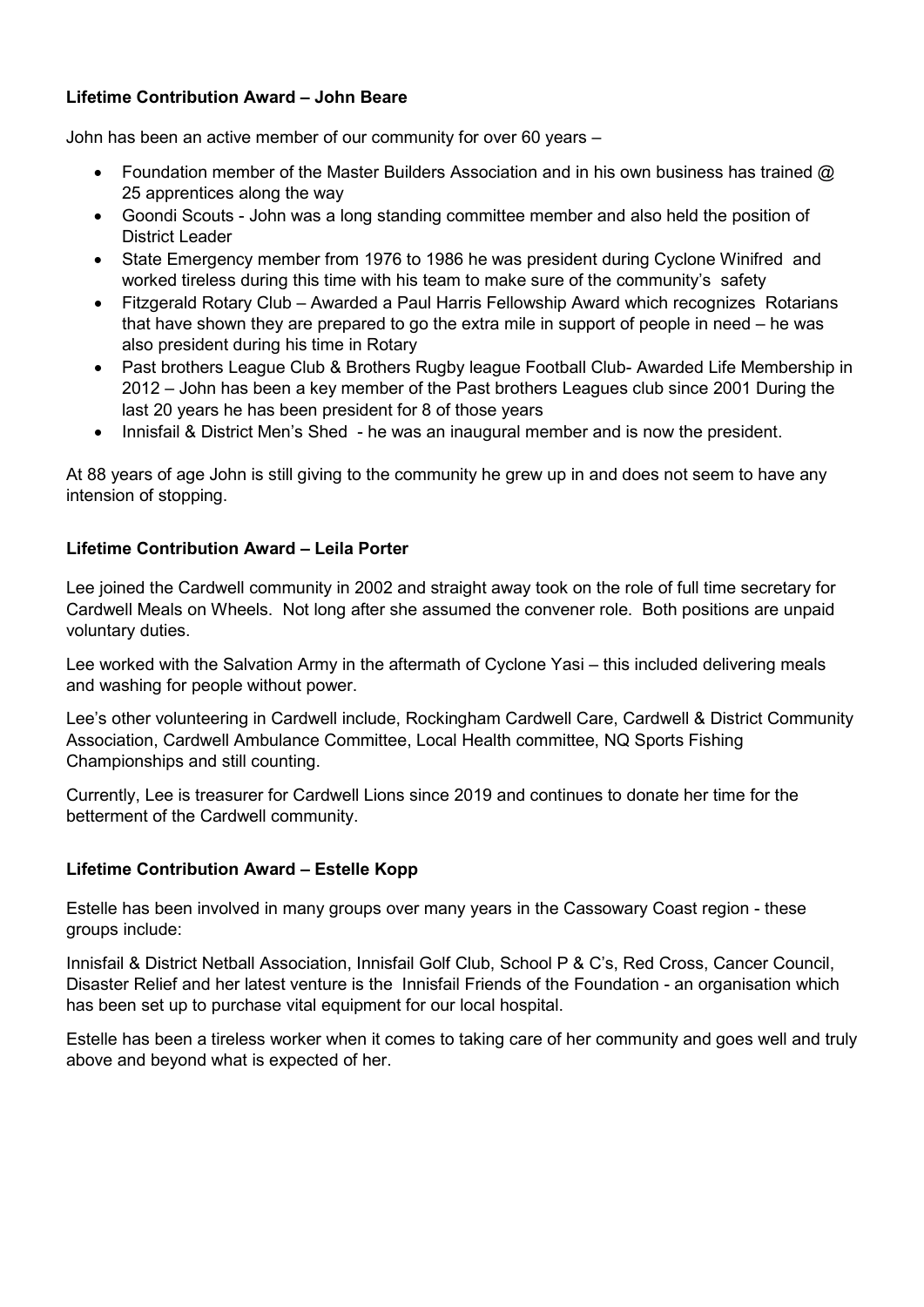# **Lifetime Contribution Award – Noelene Byrne**

Noelene has had many year of volunteering in the Tully community – much of her life has been based around delivering service through:

- Australian Red Cross Tully branch
- Queensland Ambulance Services Tully
- Battle of the Coral Sea Committee
- Queensland Country Woman's Association Tully branch
- Queensland Country Woman's Association (Far Northern Division)
- **Secretary** of the Australian Red Cross Tully branch
- **Treasurer** of the Queensland Ambulance Services (Tully)
- **Coordinator** for the Battle of the Coral Sea Committee
- **First Vice President** of the Queensland Country Woman's Association Tully branch
- **Property Convener** of the Queensland Country Woman's Association (Far Northern Division).

Noelene's has been tireless in her contribution to volunteering in the Cassowary Coast recognized from 1985 and continuing onwards in 2021.

# **COMMUNITY EVENT OF THE YEAR AWARD – SUNFLOWER G'DAY FROM OZ – FREDERICK JAMES**

### **COMMUNITY EVENT OF THE YEAR AWARD - FROM WAR HORSE TO PLOUGH HORSE (100TH ANNIVERSARY OF WWI SETTLEMENT OF EL ARISH - EL ARISH DIGGERS MUSEUM COMMITTEE**

# **Community Event of the Year – Sunflower G'Day World from Oz – Frederick James**

Fred created a message to the whole world by planting approximately 45,000 plants to spell out the words G'Day World from Oz with a happy face. Working with immediate neighbours, ten acres was ploughed and seeded. The sunflower project captivated over 5,000 visitors to the region and the unforgettable social media image was viewed globally and picked up by the local television station.

# **Community Event of the Year - From War Horse to Plough Horse (100th Anniversary of WW1 Settlement of El Arish) - El Arish Diggers Museum Committee**

The El Arish Diggers Museum and community commemorated the 100<sup>th</sup> anniversary of the WW1 Soldiers Settlement of El Arish in August of last year. The event was called From War Horse to Plough Horse.

Despite the rainy conditions and COVID restrictions, there was a large crowd on the Centenary day and since, generated by the Rising Sun Sculpture crafted by master blacksmith Brent Cook. A large Australian Defence Force party was present in the form of current personnel at Townsville, Tully, Cairns, retired personnel from Tully RSL, and from the Innisfail RSL which was also attended by the Excellency the Honourable Paul de Jersey AC, Governor of Queensland.

# **SERVICE TO SPORT AWARD - MICHELLE LLOYD**

Michelle is a recognised force in the Mission Beach sporting community volunteering her time in multiple roles of administrator, grant writer, qualified coach/trainer and also participant. As a founding member of Mission Beach Outrigger Canoe Club, Michelle was instrumental in securing funding to construct the 'Vaka Hut' club house used as a community social and sporting facility including the ONA Mission.

Michelle's love of water sports led her to be a founding member of the Australian Rafting Federation and she was a key player with the World Championship bid including the win for Tully in 2019.

Michelle's dedication to the supporting sport has achieved positive legacies for the sport in the region.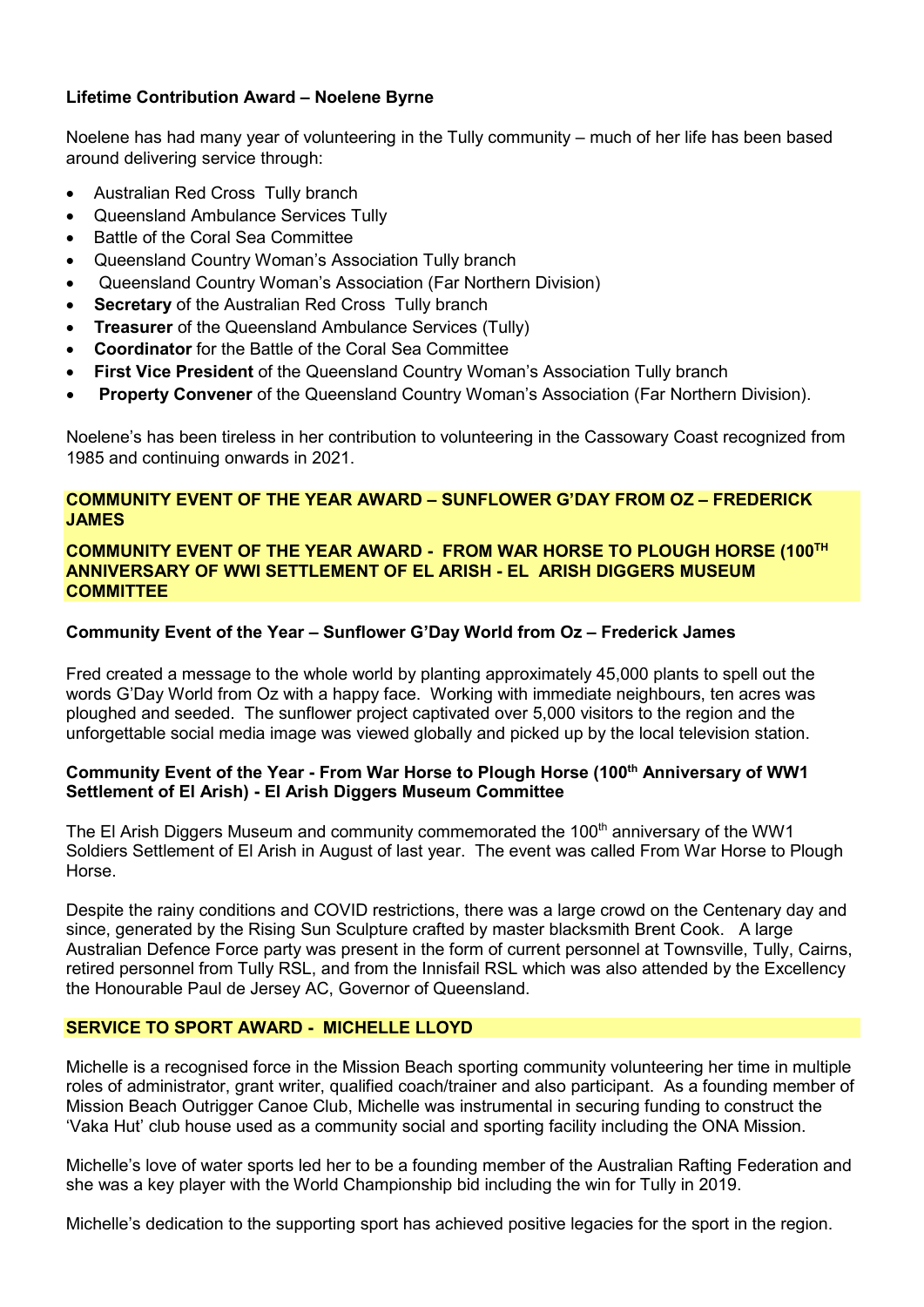# **YOUNG SPORTS PERSON AWARD – MICHAEL LINDSAY**

Michael is a keen competitor in all school sports and athletics and local rugby league club member, but loves his cricket. Michael has represented the far north region through the under 15's Peninsula cricket team and Under 15's Far North Rep team in 2020.

Commencing this year, Michael has secured a cricket scholarship and will attend the Ipswich Grammar **School** 

#### **CULTURAL AWARD – MARIE CARMAN**

As a direct descendent from a WW1 pioneering family, Marie has put her heart and soul into the El Arish community, working to maintain the integrity of the historical significance of the El Arish Soldiers WWI settlement, The Railway Museum, the Farming and the El Arish Community Hall. As a grant writer, researcher, event instigator, Marie helps make things happen. Initiated by the El Arish Sport and Recreation Association Inc, as a founding member, Marie was a key player in the 100<sup>th</sup> War Horse to Plough Horse anniversary event.

Marie personally presents tours and talks about the historical significance of the El Arish settlement to school children to which the local school has embraced and is now incorporated into their curriculum.

Marie's commitment to our local cultural heritage will continue with up and coming generations.

# **YOUNG SUSTAINABLE ENVIRONMENT AWARD – TULLY STATE HIGH SCHOOL**

Tully State High's 750 students have all got behind the Container program – this program has been in place for the past 3 years and environmental programs in secondary schools are sometimes difficult to keep the motivate up – 2020 saw an increase in funds collected which goes back into student programs. These programs are chosen by the Student Leadership team and for 2020 they funded Mental health Week activities.

The Leadership team also met with MAM's to set up a large second recyclable receptacle for this program because of the large volumes they have been collecting.

#### **ACHIEVEMENT AWARD – MELISSA LA SPINA ACHIEVEMENT AWARD – SULLIVANS TRAIL VOLUNTEER GROUP**

# **Achievement Award – Melissa La Spina**

Melissa's achievements and accomplishments within the Cassowary Coast Region include her involvement with being:

- Inaugural member of the Tully Hospital foundation where she is currently the secretary and works tirelessly organizing fundraising events
- Member of the Tully Chamber of Commerce
- **Tully Christmas Street Party**
- Tully Show Society

Melissa gives her time generously to these organisations and to the Tully community.

# **Achievement Award – Sullivans Trail Volunteer Group**

Christine Ihle, Ben DeBruin, Warren Scott, Jeffrey Dickinson, Chris Roy, Gary Nicolson This group of volunteers have given their free time to re-establish a historical walking trail at the back of **Cardwell**